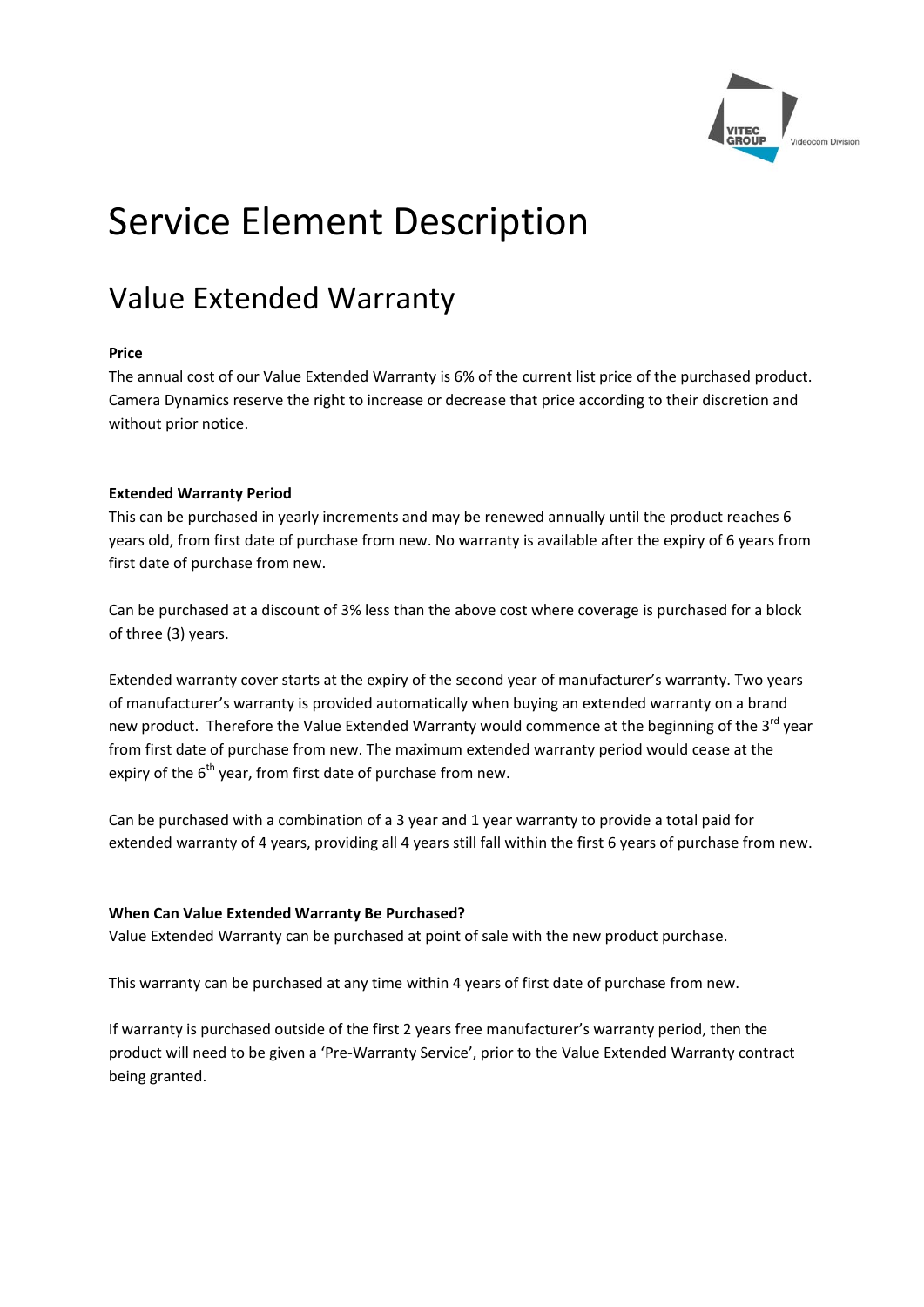

The cost of 'Pre‐Warranty Service' will be dependent on the equipment to be serviced and the level of parts and labour required to return the product to normal operating function. Any works required to return the product to normal operating function before a warranty can be granted will be provided as a written estimate. Written consent to these works will be required from the customer before they are carried out.

The cost of shipping the product to Camera Dynamics for a pre‐warranty inspection service will be the responsibility of the customer. The cost of returning the product to the customer's country of origin will be the responsibility of Camera Dynamics. Products can only be returned to countries of origin, in this instance the UK, France or Germany.

If estimated works are not agreed to by the customer, the product will be returned and a warranty will not be granted.

#### **Service Description**

The Value Extended Warranty is an extension of our original Manufacturer's Warranty and covers all latent manufacturing defects including workmanship during manufacture and product failure due to inherent faults within the product. As well, materials and parts that fail under normal usage and where they were utilized for the purposes for which they were intended are covered within warranty.

Any damage to warranty items that occurs during transit from Camera Dynamics premises will be the responsibility of Camera Dynamics.

Costs relating to the return of a warranted product from Camera Dynamics premises to the customer are limited to the country of origin that warranty was purchased. Country of origin is limited to UK, France and Germany.

On completion of repair or service we will provide the customer with a revised warranty certificate, to include any warranty work undertaken and the date.

#### **Exclusions**

The Value Extended Warranty is not available to rental houses, or military establishments.

The Value Extended Warranty does not cover damage caused through misuse, water ingress, any form of contamination, wear and tear or accidental damage of any description.

All warranty work can only be undertaken by Camera Dynamics employed service engineers.